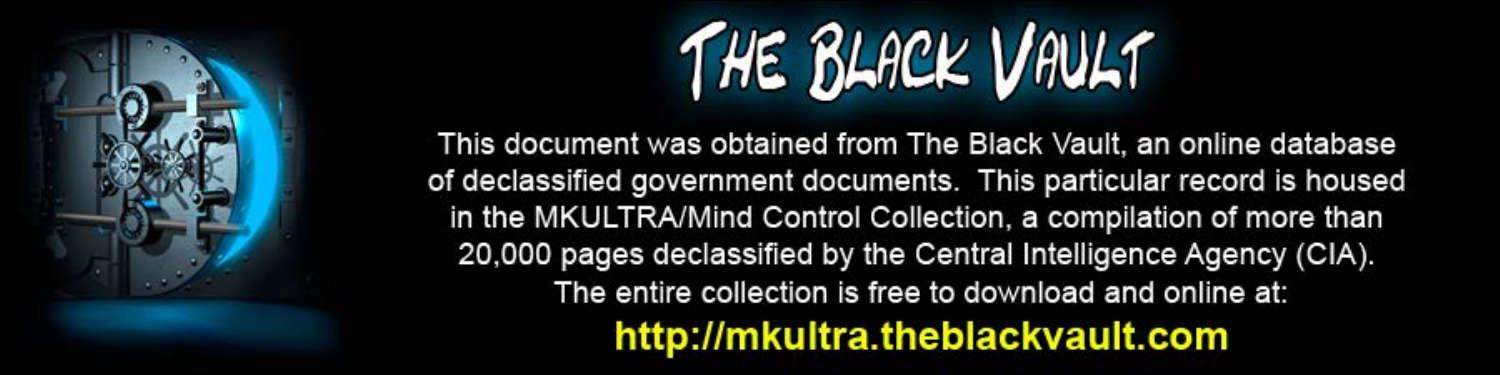## Office Memoranwam . UNITED STATES GOVERNMENT



DATE: 25 January 1952

 $A/B,T$ , 166, 1

On Friday, 25 January 1952, the writer was called to the office for the purpose of a conference with one. concerning the instant case.

explained in substance the case as follows: When I (whose real name is a manipulation of the second was the head of a small political party based in and ostensively working for the lindependence. The was described by the sense as being young, ambitious, bright (elementary college education), a sort of a "man-on-a-horse" type but a typical man politician. According to we will our people discovered that the lintelligence Service were attempting to bribe fand make him a double agent and was looking with favor upon the the offers. Accordingly, a plot was rigged in which when Twas told he was going to be assessed Police and as a "protection", he was placed in custody of the who threw into a into a prison. ( we was held in the way Jorison for six months until the search parthorities decided that a nuisance and they told our people to take him back. Since our people were unable to dispose of the state of they flew him to where, through arrangement, he was placed in a Tas a psychopathic patient. I how has been in the hospital for several months and the hospital authorities now want to get him out since he is causing considerable trouble, bothering other patients, etc. I am is not a psychopathic personality.

explained that they can dispose of a by the simple process of sending him to a friend of his in the sending, and as far as they are concerned, that type of disposal is perfectly o.k. However, because of his confinement in electric prison and his stay in production in the second very hostile toward the sea and our intelligence operations in particular. Hence, considering an "Artichoke" approach to see if it would be possible to re-orient. The Traversbly toward us. This operation, which will necessarily involve the use of drugs is being considered by  $\mathbb{F}$ with a possibility that. Will carry out the hospital in operation presumably at the sea Also ininterprater who is a consultant volved in this would be a to this Agency since neither

pointed out to **That this type of operation** could only be carried out with the authorization of Jecurity and that, under no circumstances whatsoever, could anyone but an authorized M.D. administer drugs to any subject of this Agency of any type. pointed out that there was a strong possibility that the military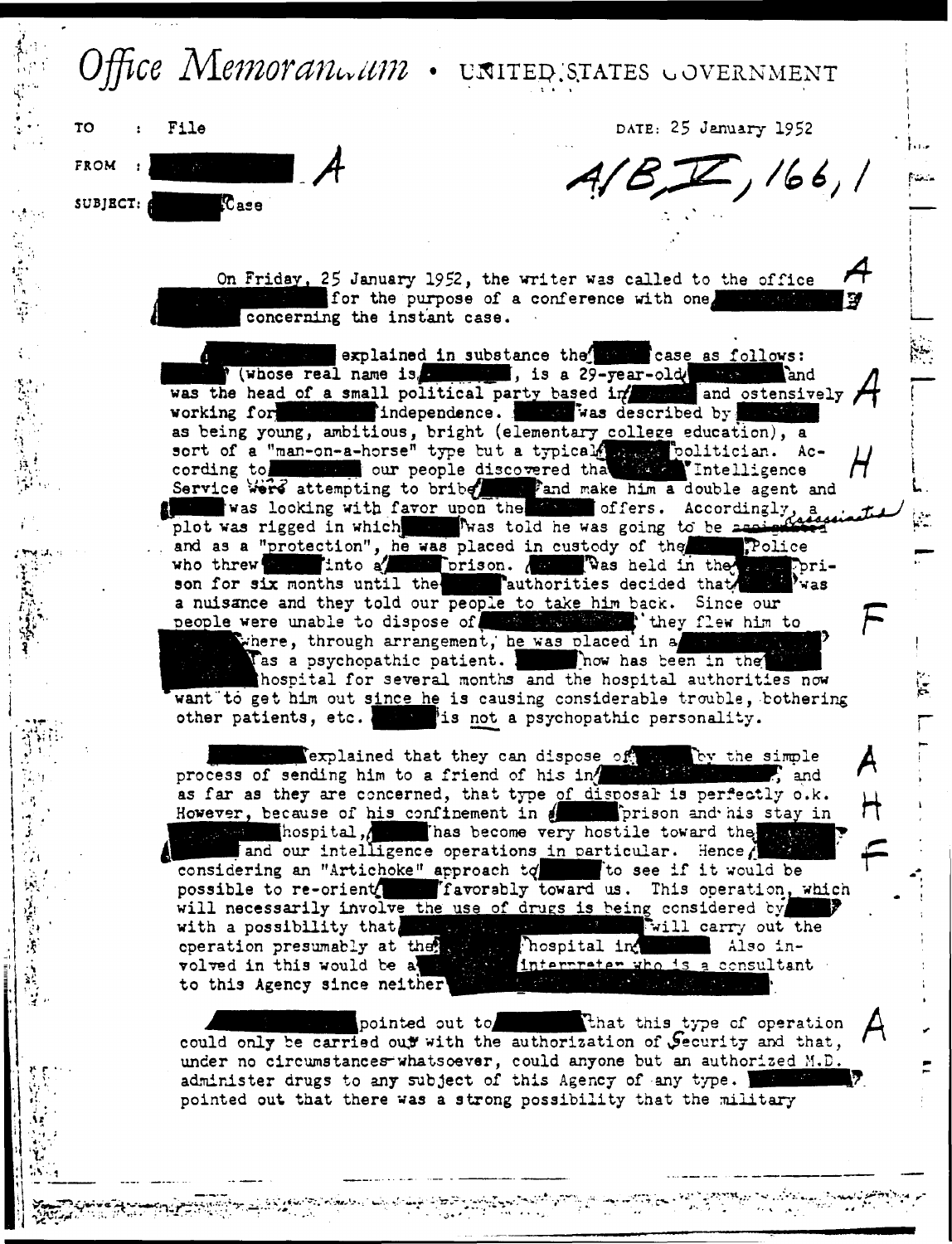authorities would not permit their hospital to be used for/type of work and also that a re-conditioning operation of this type might take as long as 30-60. 8 19 Million Sturther pointed out that Exce if such an operation were carried on, Security would have to be cognizant of it, would have to be co-ordinated into the organization and would possibly take over and run the operation themselves since this type of work is one the which Security handles. In this a grantery.

 $\lambda \alpha^{1/2}$ 

referenting

It was agreed between we want we have and the writer that a conference would be laid on Monday afternoon when. Prepresentatives and the state interpreter return from state and their talk with At which time, the angles would be explored and a dispatch rings would be forwarded to our people in see directing them to find out whether the would permit such an operation and whether the stational allow the Agency to have the use of the necessary rooms. medical facilities, etc. as would be required for this type of operation. At this time, it was also to be determined whether the disposal of the **Fould in fact be laid on.** 

## Comment:

This particular operation was mentioned in general terms to the writer by the state of approximately thirty days ago on an informal basis but no significant details were given at this time.

While the technique that we shall are considering for use in this case is not known to the writer, the writer believes the approach will be made through the standard narco-hypnosis technique. Re-conditioning and re-orienting an individual in such a matter, in the opinion of the writer, cannot be accomplished easily and will require a great deal of time and the *x* fact that an interpreter is necessary in the case complicates it considerably more. It is also believed that with our present x knowledge, we would have no absolute guarantee that the subject in this case would maintain a positive friendly attitude toward us even though there is apparently a successful response to the treatment. The writer that perhaps a total amnesia could be created  $\mathbf{r} = \mathbf{r} \cdot \mathbf{r}$ did not suggest to by a series of electro shocks, but merely indicated that amnesian under drugx treatments were not certain.